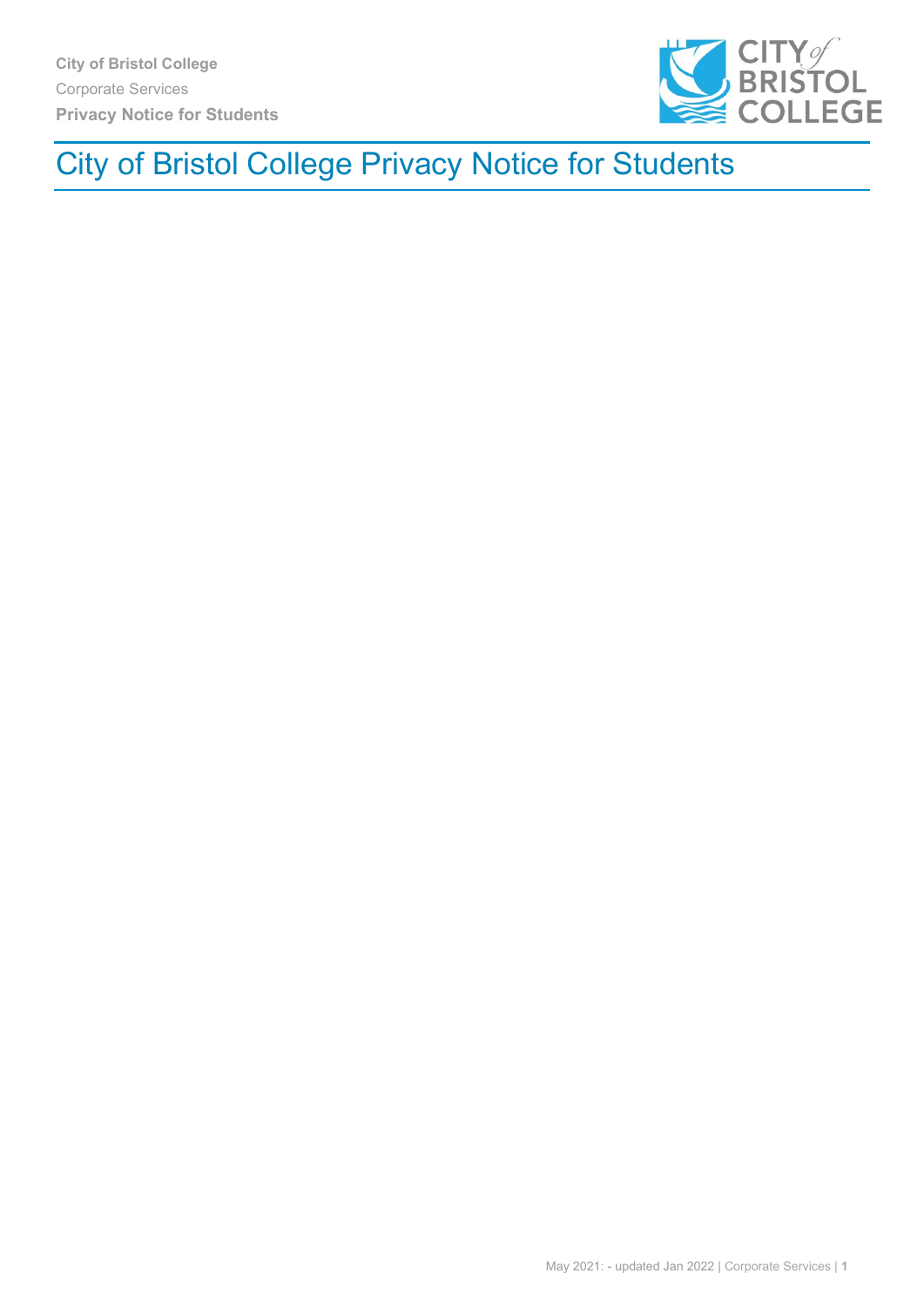

## **Contents**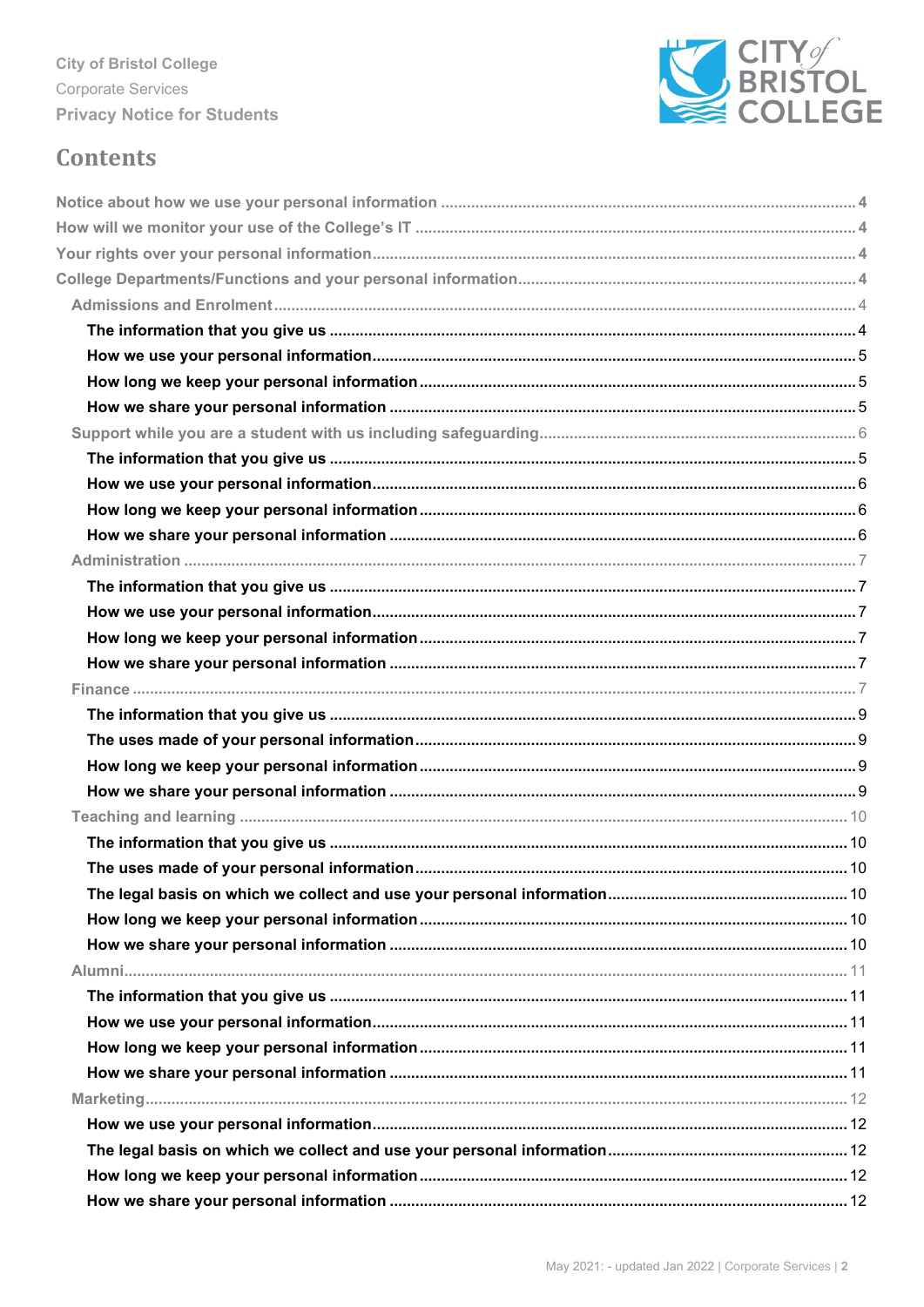|--|--|--|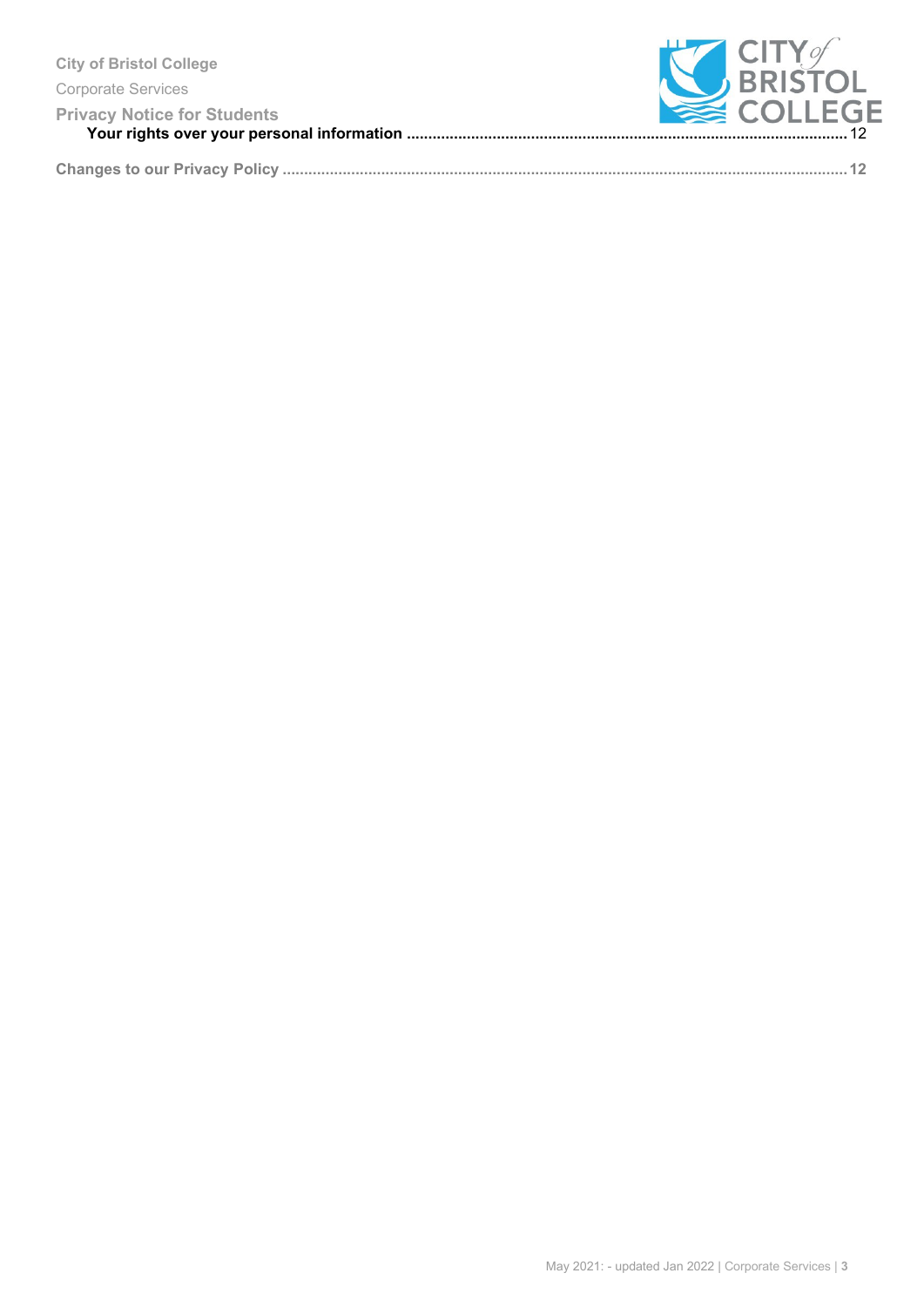

### <span id="page-3-0"></span>**Notice about how we use your personal information**

We are the data controller of personal information about you. We are: City of Bristol College. Our address is: City of Bristol College, St George's Road, Bristol, BS1 5UA.

#### Our Data Protection Officer is Joanne Ward.

If you have any questions about this policy or the ways in which we use your personal information, please contact our Data Protection Officer at [corporate.services@cityofbristol.ac.uk](mailto:corporate.services@cityofbristol.ac.uk) or 0117 312 5006.

This privacy notice has been prepared in accordance with the General Data Protection Regulation (EU) 2016/679 ("GDPR") and the Data Protection Act 2018.

### **[The legal basis on which we collect and use your personal](#page-4-4) [information](#page-4-4)**

Generally, the information is processed as part of our public interest task of providing education to you. Where that information is special category personal information (e.g. medical information) we will process it because there is a substantial public interest for us to do so.\*

\* please note where legal bases vary from the above they are detailed specifically under individual departments below.

### **[How we transfer your personal information outside Europe](#page-5-0)**

We do not store or transfer your personal data outside Europe.

### <span id="page-3-1"></span>**[How will we monitor your use of the College's IT](#page-5-0)**

Users should be aware that their usage of IT facilities for Internet, and email will be monitored and, in some cases, recorded in line with the Human Rights Act 1998, Anti-terrorism, Crime and Security Act 2001, General Data Protection Regulation 2018, Regulations of Investigatory Powers Act 2000, and the Telecommunications (Lawful Business Practice) Interception of Communications Regulations October 2000, Safeguarding Vulnerable Groups Act 2006, Equality Act 2010, Keeping Children safe in education guidance 2020, and the 'Prevent duty' (section 26) within the Counter Terrorism and Security Act 2015.

Monitoring and recording is carried out automatically through system logs. These logs are archived and retained for up to 12 months.

#### <span id="page-3-2"></span>**[Your rights over your personal information](#page-5-0)**

You have a number of rights over the way that your personal information is processed and used. You have the right to access your information, the right to rectify any errors, the right to be forgotten, the right to restrict processing of your data, the right to data portability, the right to object and rights in relation to automated decision making. Please refer to the College's Rights of Individual Policy for further details.\*\*

\* please note where rights relating to personal information vary from the above they are detailed specifically under departments below.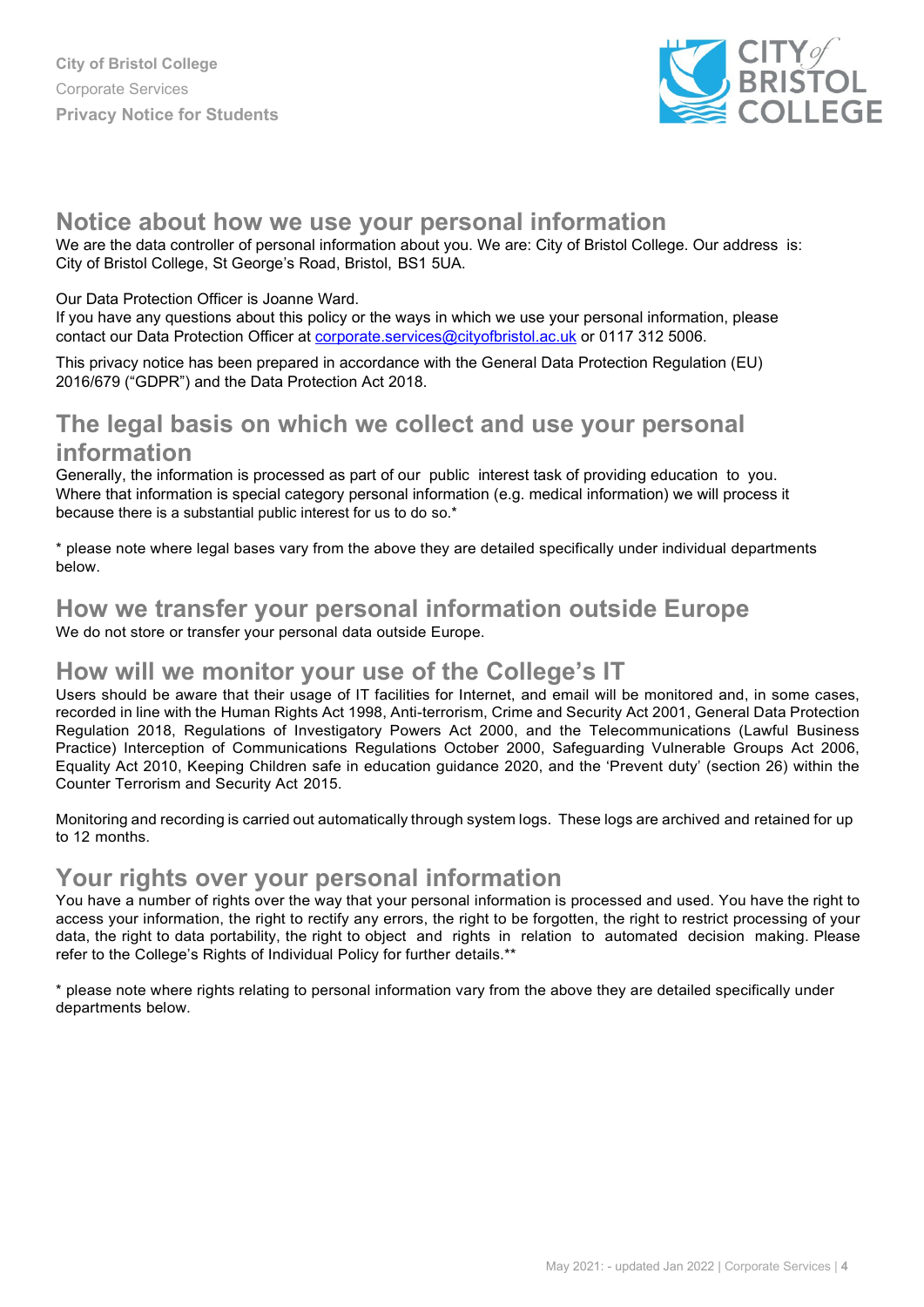

## <span id="page-4-0"></span>**College Departments/Functions and your personal information**

## <span id="page-4-1"></span>**Admissions and Enrolment**

#### <span id="page-4-2"></span>**The information that you give us**

As part of your admission to the College we may collect your personal details including: name, address, date of birth, siblings, email address, phone number, first and second language, employment related data, dates of attendance, exam/test results, religion, ethnicity, health information, doctor's details, behaviour record, gender-related information, details of previous support received, parental information, photo image, career status or special educational needs / additional learning support details.

#### <span id="page-4-3"></span>**How we use your personal information**

We will use your information to manage and administer your education. This will include putting together class lists, for sending event invitations, for communicating with you, for dealing with admissions, for putting together reports and registers, to contact you regarding careers information, advice and guidance, to check entrance exam results, to allocate you support, and to the correct classes for assessments, to make arrangements for exams or visits, to consider whether to offer places to students, to evaluate whether additional funding support can be provided to consider whether special provision or assistance is required for exams and visits and to be able to tell other colleges your attendance dates if you leave.

#### <span id="page-4-4"></span>**How long we keep your personal information**

We will keep your information for a period of 7 years in line with JISC recommendations, after which it will be destroyed.

#### <span id="page-4-5"></span>**How we share your personal information**

We may share the personal information that you give us with the following organisations (or types of organisation) for the following purposes.

Organisation / type of organisation:

- o Your current school
	- To enable your transition from school to City of Bristol College
- o Bristol City Council and other local authorities
	- To arrange additional learning support that you may require or your Education Health Care Plan
	- To support with Free College Meals when required
- o Our Partners
	- To enable you to access a course that is right for you
- $\circ$  Your employer where they are paying your course fees, where you are undertaking an apprenticeship and / or work experience / an internship
	- To organise the payment of course fees with your employer

We may also share your personal information with third parties who provide services to the College.

Organisation / type of organisation:

- o UCAS
	- To update the UCAS system on your higher education application progress
- o Purlos
	- To be able to communicate with you via WhatsApp on your course offers and enrolment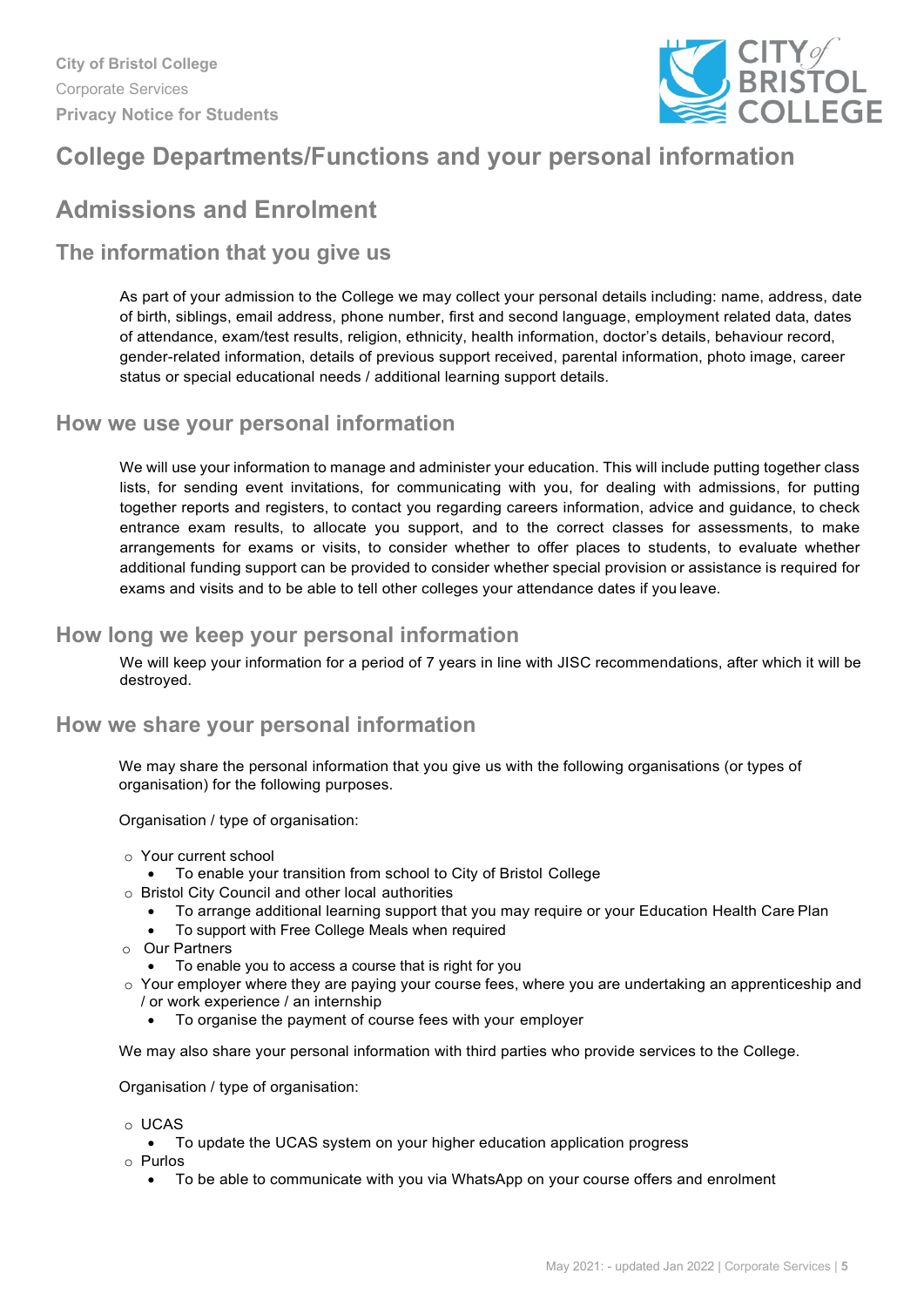

### <span id="page-5-0"></span>**Support while you are a student with us including safeguarding**

#### <span id="page-5-1"></span>**The information that you give us**

During your time at the College we may hold your personal details including: name, address, date of birth, siblings, email address, phone number, first and second language, employment related data, dates of attendance, exam/test results, religion, ethnicity, health information, doctor's details, behaviour record, gender-related information, details of previous support received, parental information, photo image, career status or special educational needs / additional learning support details.

#### <span id="page-5-2"></span>**How we use your personal information**

We will use your information to manage and administer your education. This will include putting together class lists, for sending event invitations, for communicating with you, for putting together reports and registers, to contact you regarding careers information, advice and guidance, to allocate you support, and to the correct classes for assessments, to make arrangements for exams or visits, to consider whether to offer places to students, to evaluate whether additional funding support can be provided, to consider whether special provision or assistance is required for exams and visits and to be able to tell other colleges your attendance dates if you leave.

We may share your personal information with external support agencies in the case of safeguarding concerns.

#### <span id="page-5-3"></span>**How long we keep your personal information**

We will retain safeguarding information indefinitely.

#### <span id="page-5-4"></span>**How we share your personal information**

We may share the personal information that you give us with the following organisations (or types of organisation) for the following purposes.

Organisation / type of organisation:

- Safeguarding related purposes
	- Public sector agencies (police, social services)
	- To fulfil our safeguarding duty
	- The prevention or detection of crime
	- The capture or prosecution of offenders

We may also share your personal information with third parties who provide services to the College.

Organisation / type of organisation:

- o One Team Logic
	- This is a provider of our safeguarding tracking software, My Concern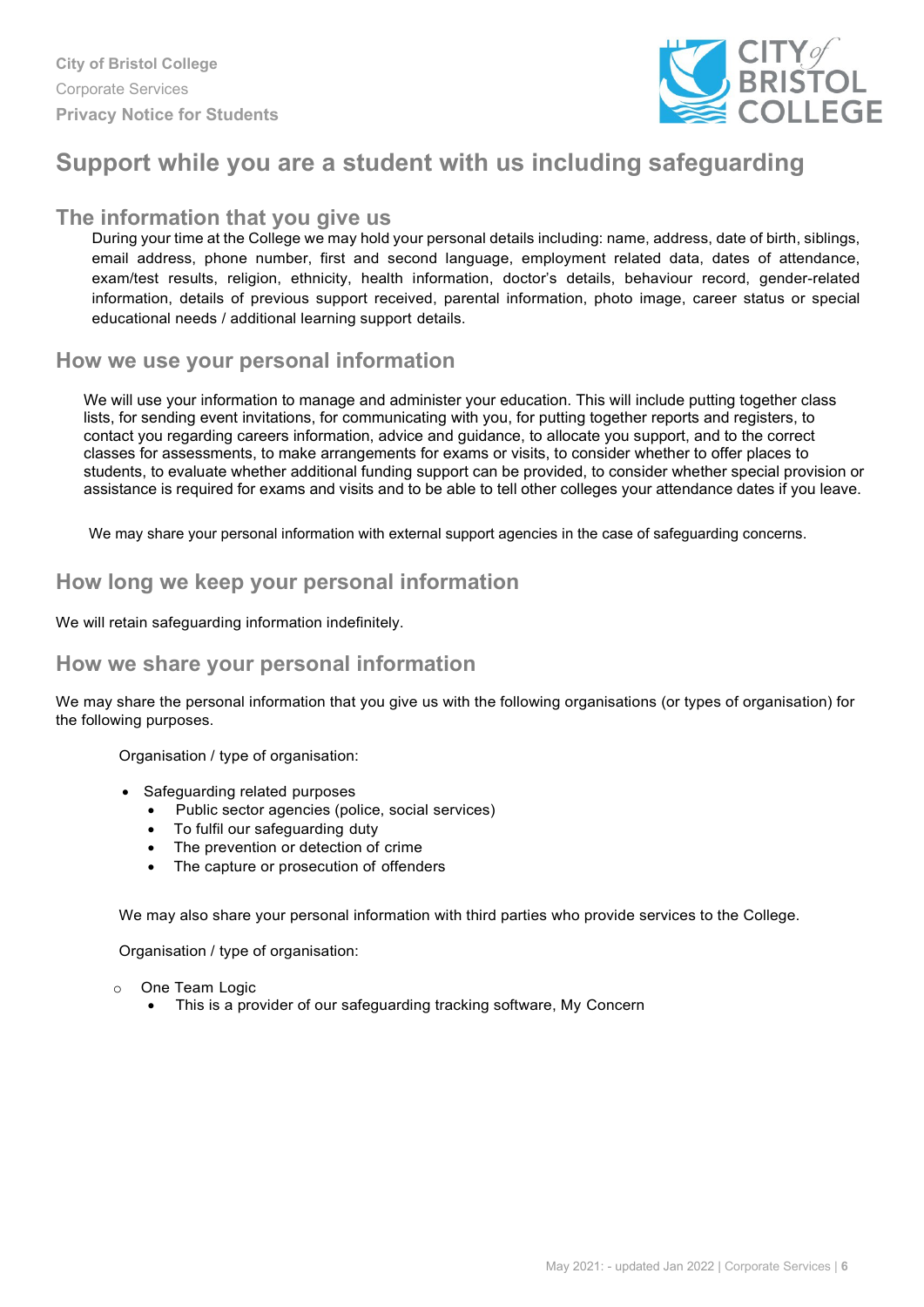

### <span id="page-6-0"></span>**Administration**

### <span id="page-6-1"></span>**The information that you give us**

As part of our administration of the College we may collect your personal and educational details including: your name, address, email address, date of birth, exam results, attendance, photo, first and second language, work assessment data, dates of attendance, religion, ethnic origin, health records/conditions (inc. mental health), doctor's details, behaviour record, special educational needs details and sex-related data.

#### <span id="page-6-2"></span>**How we use your personal information**

We will use your information to manage and administer your education. This will include information for making registers, class lists, trip lists, communications, reports, employer information (for example for apprentices and day release students), provide careers information, advice and guidance, calculate your entitlement to Learner Support Funds, provide marketing information where permitted to do so, cost and arrange additional support, capture your starting point to measure impact , to provide access to systems that will support you in researching your progression opportunities and to identify students who cannot be used for marketing photos.

#### <span id="page-6-3"></span>**How long we keep your personal information**

We will keep your information for a period of 7 years in line with JISC recommendations. In addition, if you have studied on a course that has been funded by the Education and Skills Funding body, we are legally required to keep your information for a longer period of time. If your enrolment was prior to 2014/15 we will keep your details until March 2022, if your enrolment was in 2015/16 or onwards then we will keep your details until March 2030.

If you have engaged with an educational outreach activity under the Future Quest umbrella and you are under 21 years old at the time of first outreach activity: Your data will be retained for 15 years after graduation or until 30 years of age (whichever comes first). If you are over 21 years old at the time of first outreach activity: Your data will be retained for 15 years after graduation or for 10 years after your first outreach activity (whichever comes first).

#### <span id="page-6-4"></span>**How we share your personal information**

We may share the personal information that you give us with the following organisations (or types of organisation) for the following purposes.

Organisation / type of organisation:

- o Your current school
	- To enable your transition from school to City of Bristol College
- o Our Partners
	- To enable you to access a course that is right for you
- o Bristol City Council and other local authorities
	- To arrange additional learning support that you may require or your Education Health Care Plan
	- To support in Free College Meals when required
- o Your employer
	- To organise the payment of course fees with your employer
	- Safeguarding related purposes
- o Education and Skills Funding Agency
- To ensure that our contractual obligations to the Government for funding educational provision can be fulfilled
- o Office for Students/Department for Education (DfE) / The Higher Education Statistics Agency (HESA) / The Universities and Colleges Admissions Service (UCAS)
	- To ensure that our contractual obligations to the Government for funding educational provision can be fulfilled

We may also share your personal information with third parties who provide services to the College.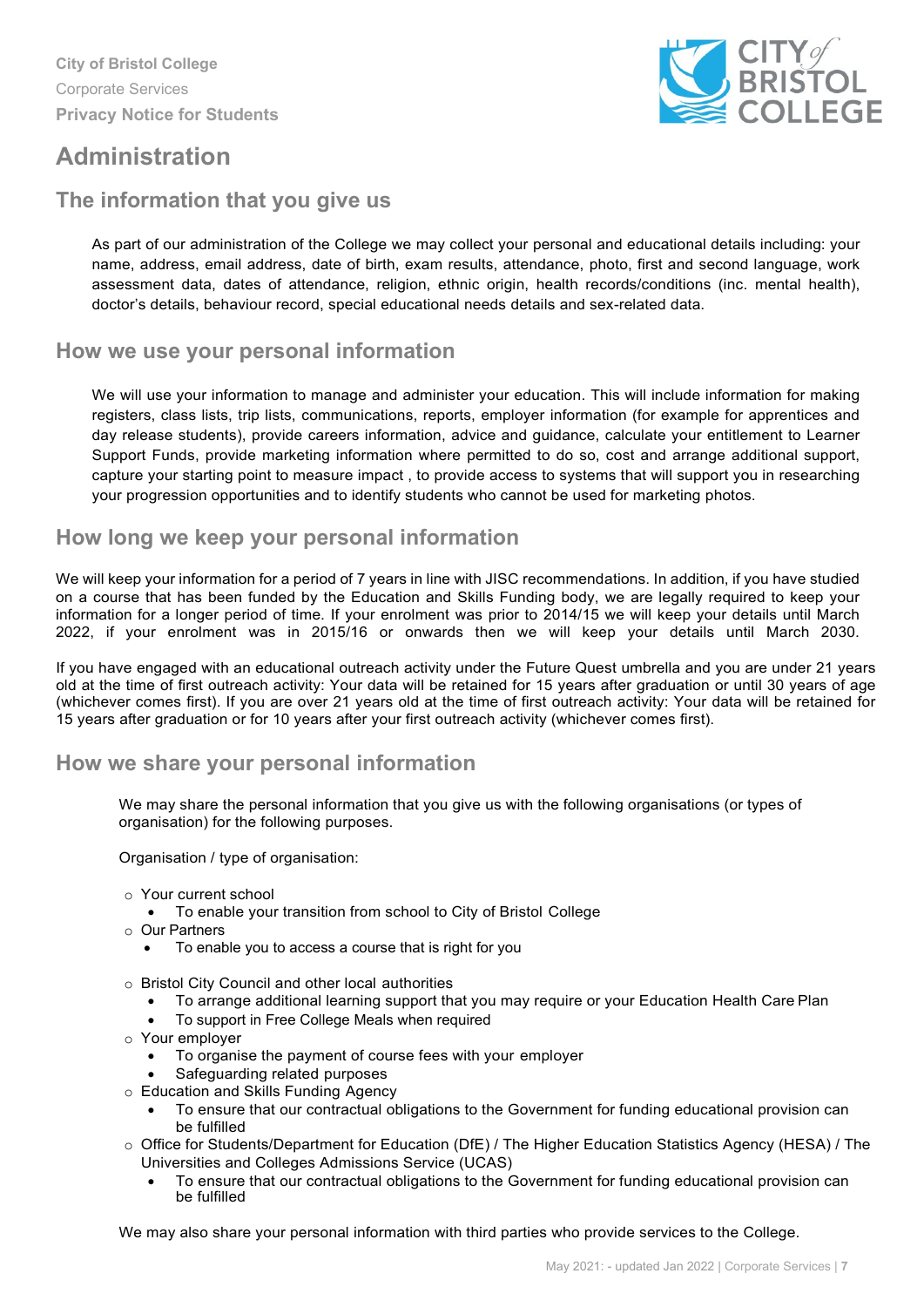Corporate Services

#### **Privacy Notice for Students**

Organisation / type of organisation:



- o Ipsos-Mori
	- If you are a higher education Student, your name, address, contact details and course information will be used to facilitate the National Student Survey. You do not have to participate and can inform them at the time, but we are contractually bound to provide this information.
- o iGraduate
	- If you are a higher education Student, your name, address, contact details and course information will be used to facilitate the Destination of Leavers from Higher Education survey. You do not have to participate and can inform them at the time, but we are contractually bound to provide this information.
- o UniFrog/OSCAR
	- Access to a system for you to research your progression opportunities and help you with personal statements for UCAS applications, find university courses, careers information, subject knowledge and apprenticeships
- o Purlos
	- To be able to communicate with you via WhatsApp on your course offers and enrolment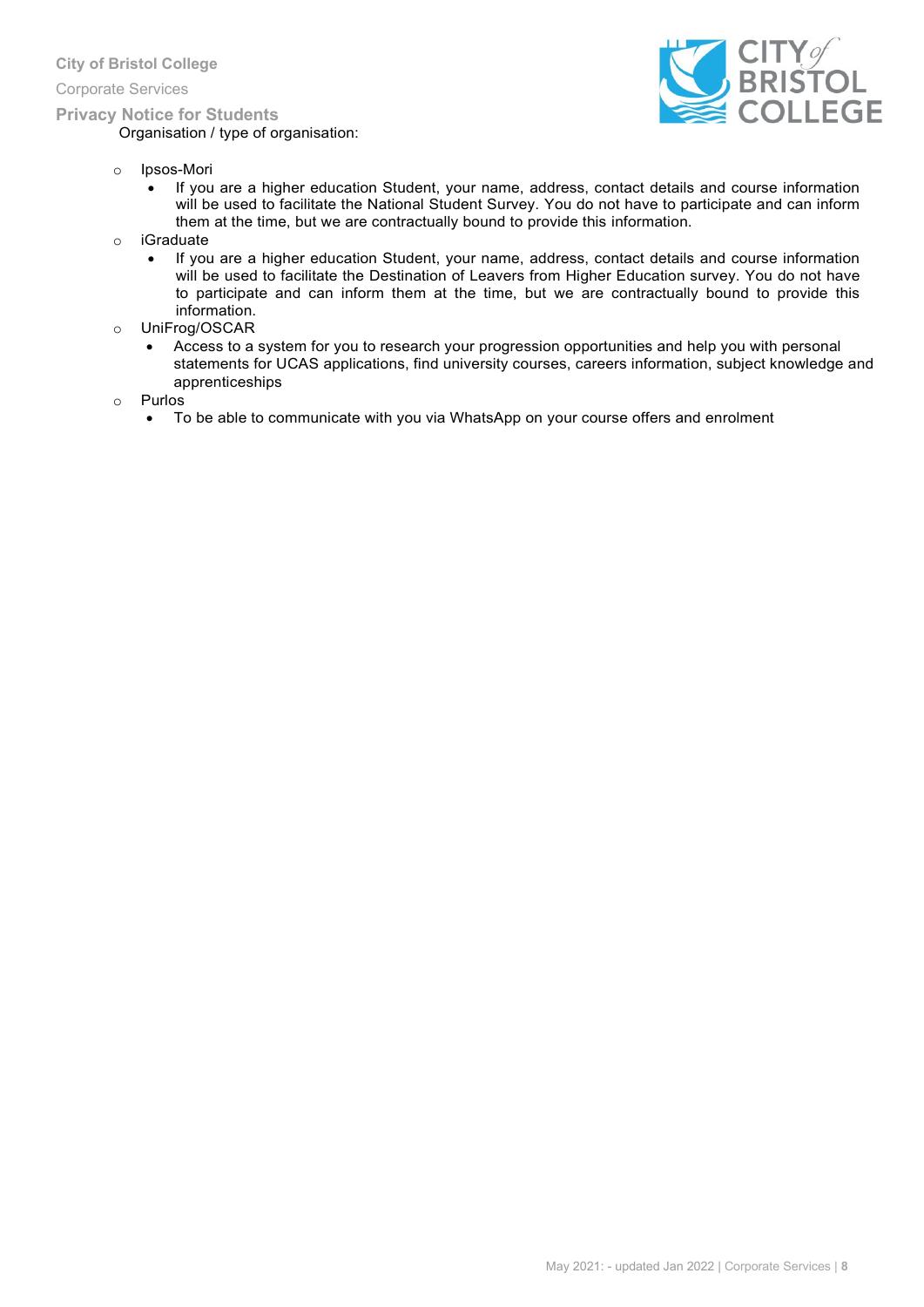

### <span id="page-8-0"></span>**Finance**

#### <span id="page-8-1"></span>**The information that you give us**

In order to manage the financial affairs of the College we collect and hold the following information about you: contact information, bank details where necessary, course information, funding information, your employer where necessary, Educational Healthcare Plan (EHCP) where applicable.

#### <span id="page-8-2"></span>**The uses made of your personal information**

We will use your information to ensure your place is appropriately funded, to pay/receive payment from you or your employer, to receive payment from funding agencies and local authorities, to make payments to our subcontracting partners, to make payments to suppliers (i.e. for trips, accommodation).

#### <span id="page-8-3"></span>**How long we keep your personal information**

We will keep your information for a period of six years in addition to the current operating year. This is in order to comply with HMRC reporting requirements.

By exception, we may keep information for the purposes of evidencing certain grants which we may receive from the European Social Fund for a period of up to ten years, as required by condition of grant funding.

#### <span id="page-8-4"></span>**How we share your personal information**

We may share the personal information that you give us with the following organisations (or types of organisation) for the following purposes.

Organisation / type of organisation:

- o Students' employers where your employer is paying your course fees
- o Funding agencies (i.e. ESFA, OfS)
- $\circ$  Bristol City Council and other local authorities if you are a 'High Needs' student
- o Auditors

#### Purpose:

- To ensure that correct payments are received from the Student's employer
- To receive payment from fundingagencies
- To receive payment for high needsincome
- To ensure that our contractual obligations to the Government for funding educational provision can be fulfilled.
- In order to provide audit evidence. Auditors will hold your information securely and treat it asconfidential.

We may also share your personal information with third parties who provide services to the College. Organisation / type of organisation:

- o Subcontracting partners where you are on a course with a CoBC subcontractor
- o Landlords/Landladies if you are a DAF student, where residential accommodation is provided as part of your contract of study

Service:

- To make payments to the subcontractors for the services they have provided
- <span id="page-8-5"></span>• To make payments to landlords/landladies for residential accommodation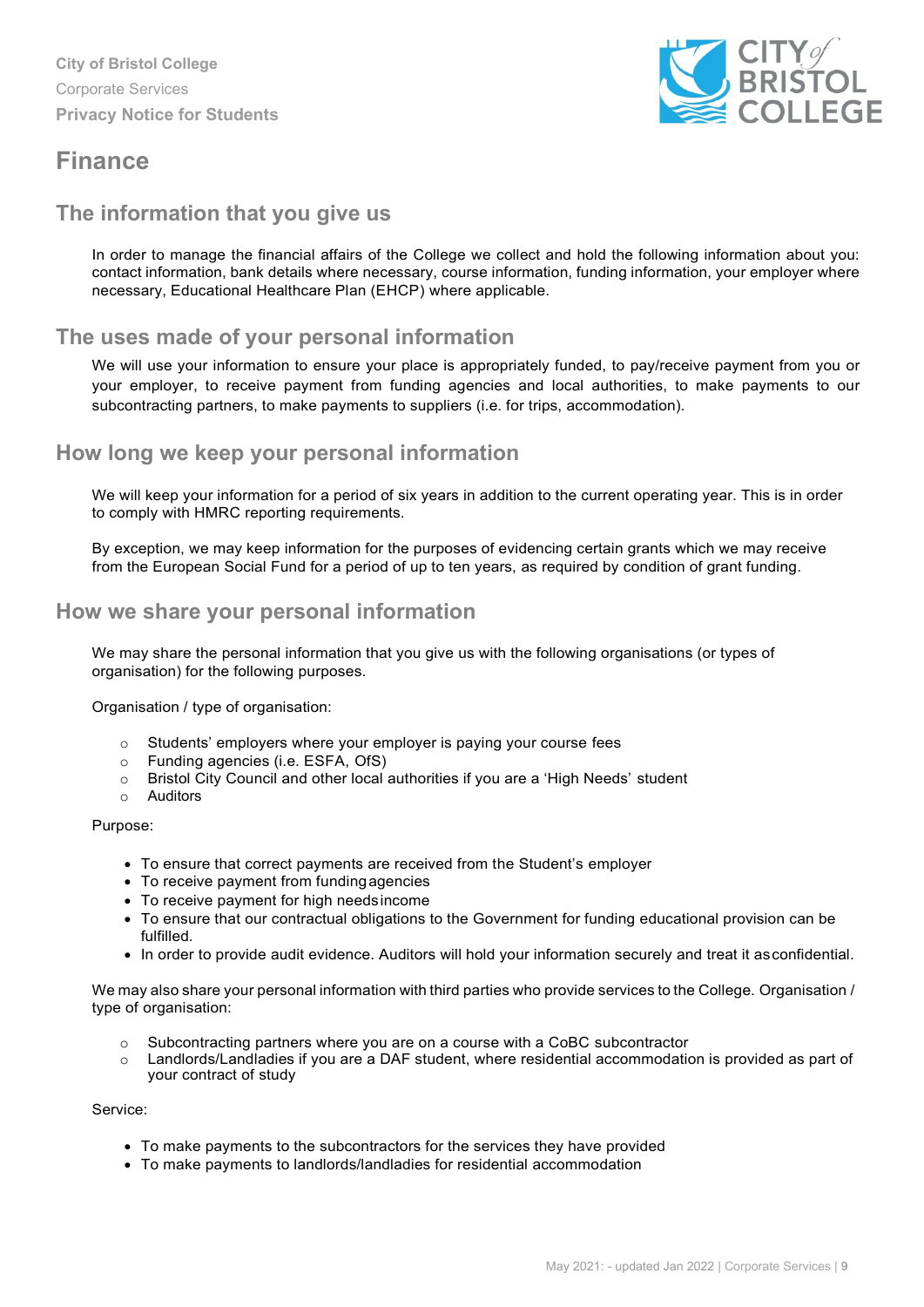

#### <span id="page-9-0"></span>**The information that you give us**

As part of the delivery of our courses to you, our staff will collect (e.g. for marking purposes), the work that you create as well as information on your progression and achievement whilst on your course. In addition, when you use the IT systems we provide you with access to, we will process the data you input.

<span id="page-9-1"></span>We will use your information for the purposes of teaching you and measuring your progress and achievements.

#### <span id="page-9-2"></span>**The legal basis on which we collect and use your personal information**

Generally, the information is processed as part of our public interest task of providing education to you.

#### <span id="page-9-3"></span>**How long we keep your personal information**

We will keep your information for a period of time as stipulated by the awarding body. Detailed information regarding retention of your student work is available on request.

#### <span id="page-9-4"></span>**How we share your personal information**

We may share the personal information that you give us with the following organisations (or types of organisation) for the following purposes.

Organisation / type of organisation:

- $\circ$  Ofsted (further education inspection authority)<br>  $\circ$  QAA (higher education inspection authority)
- o QAA (higher education inspection authority)<br>
o ESFA (Education and Skills Funding Agency
- ESFA (Education and Skills Funding Agency)<br>○ Awarding bodies
- o Awarding bodies<br>○ Bristol Citv Coun
- o Bristol City Council and other local authorities<br>
o Public sector agencies (police, social services
- Public sector agencies (police, social services)

Purpose:

- o Monitoring
- o Quality analysis
- $\circ$  National benchmarking<br> $\circ$  To ensure that our contro
- To ensure that our contractual obligations to the Government for funding educational provision can be fulfilled
- $\circ$  To arrange additional learning support that you may require or your Education Health Care Plan
- o To fulfil our safeguarding duty
- o The prevention or detection of crime
- o The capture or prosecution of offenders

We may also share your personal information with third parties who provide services to the College. Organisation /

type of organisation:

- o Taylor Shaw (catering provider)
- $\circ$  VMC cashless payment app (catering provider)<br> $\circ$  One Team Logic (safeguarding tracking and r
- o One Team Logic (safeguarding tracking and monitoring platform, My Concern)Safeguarding recording platform
- o Internal social networking application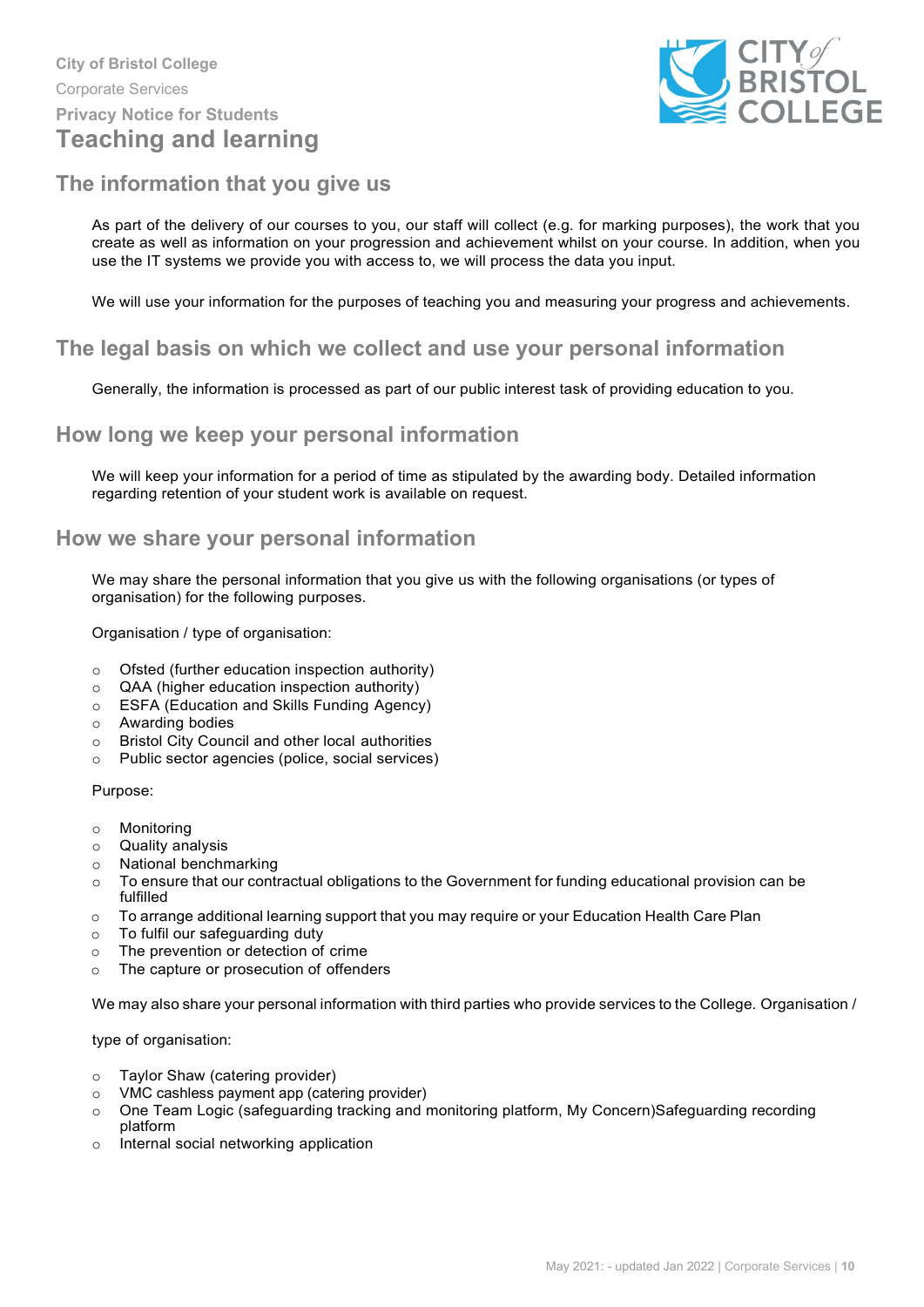

## <span id="page-10-0"></span>**Alumni The information that you give us**

To maintain our Alumni network we collect and hold the following information about you: name, address, date of birth, former school, your destination information after leaving City of Bristol College (e.g. which employment, university or further study did you progress onto after leaving City of Bristol College), courses studied at City of Bristol College and your study related information at City of Bristol College (e.g. attendance, achievement).

#### <span id="page-10-1"></span>**How we use your personal information**

We will use your information to manage and administer our Alumni network. This will include keeping you informed about news and events at City of Bristol College, engagement opportunities with the College or further study options at City of Bristol College.

#### **The legal basis on which we collect and use your personal information**

Generally, the information is processed on the basis of your consent.

#### <span id="page-10-2"></span>**How long we keep your personal information**

We will hold your information for a period of no longer than five years at the end of which you will be contacted to review your consent. If at any time you wish to change your preferences or stop receiving messages from City of Bristol College, you can do so by contacting [marketing@cityofbristol.ac.uk.](mailto:marketing@cityofbristol.ac.uk)

#### <span id="page-10-3"></span>**How we share your personal information**

We may share the personal information that you give us with the following organisations (or types of organisation) for the following purposes.

Organisation / type of organisation:

- o Ofsted
	- Analytical and statistical purposes
- o QAA
	- Analytical and statistical purposes
- **Office for Students**

We may also share your personal information with third parties who provide services to the College.

Organisation / type of organisation:

o JtoProfit (market research)

#### Service:

• Market research purposes and collect your current employment / study status (your destination details)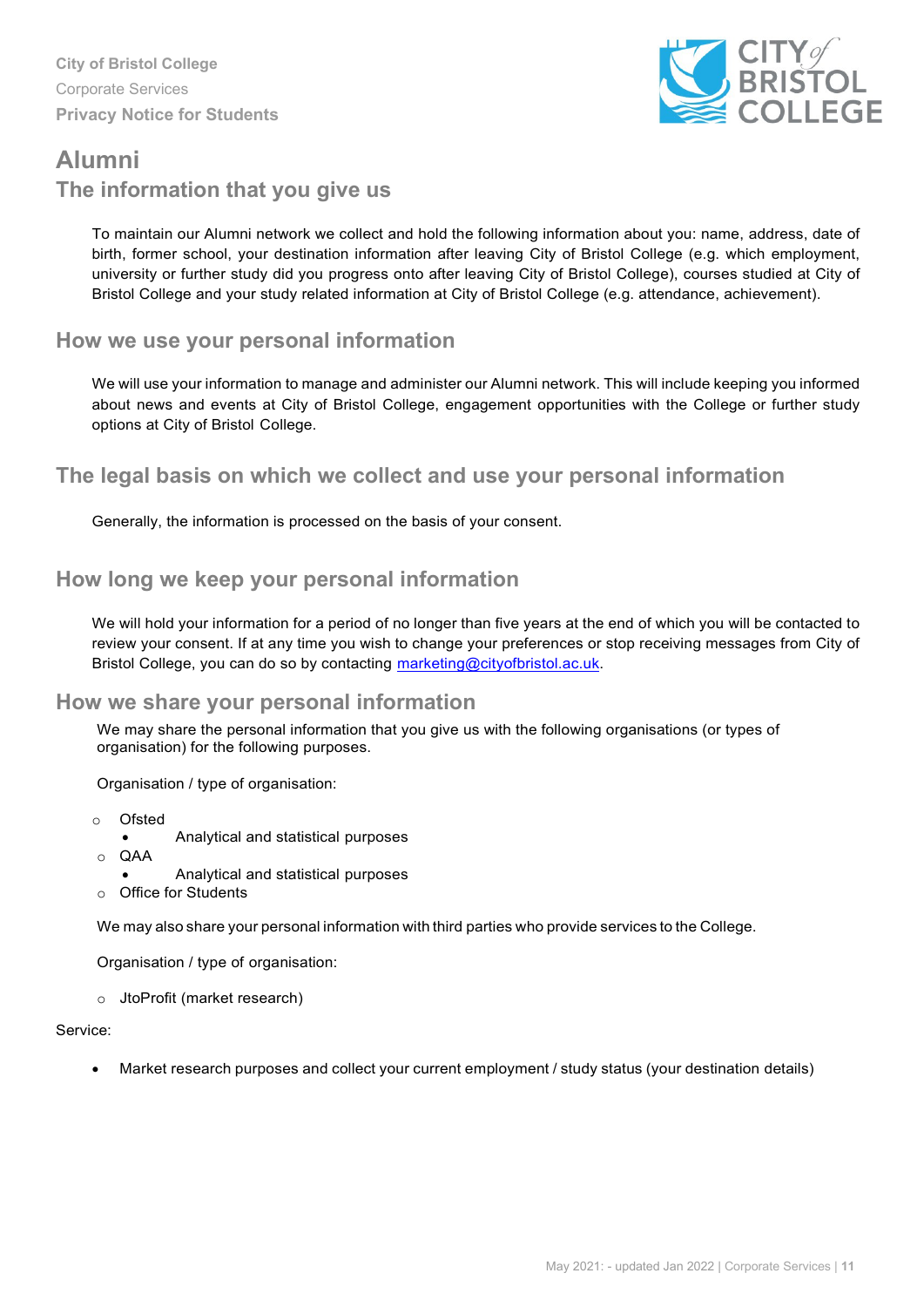### <span id="page-11-0"></span>**Marketing**



#### **The information that you give us**

For marketing purposes we collect: names, addresses, dates of birth, email addresses, former school information, where you heard about City of Bristol College, interests for future events, study information, your current destination (e.g. employment), photographs, videos and statements/testimonials.

#### <span id="page-11-1"></span>**How we use your personal information**

We will use your information to:

- analyse the effectiveness of our recruitment
- conduct market research

With your consent we will use your information:

- in college marketing and promotional campaigns (e.g. advertising, prospectuses, website, general displays around the College)
- in press releases and other local or national media related activities
- to show courses or facilities and activities or to give a general idea of what it might be like to come to City of Bristol College
- to inform you about learning and wider engagement opportunities (e.g. open events)

#### <span id="page-11-2"></span>**The legal basis on which we collect and use your personal information**

Where you have previously studied at the College or commenced an application process with us before, then we will send you information about the courses we provide on the basis of our legitimate business interests. In doing so, we will comply with the requirements of the "soft opt in" and offer you an opportunity to refuse marketing when your details are first collected and in subsequent messages (by way of own unsubscribe).

Any other marketing we carry out will be on the basis of consent.

#### <span id="page-11-3"></span>**How long we keep your personal information**

We will hold your information for a period of no longer than five years at the end of which you will be contacted to review your consent. If at any time you wish to change your preferences or stop receiving messages from City of Bristol College, you can do so by contacting [marketing@cityofbristol.ac.uk.](mailto:marketing@cityofbristol.ac.uk)

#### <span id="page-11-4"></span>**How we share your personal information**

We may share the personal information that you give us with the following organisations (or types of organisation) for the following purposes.

Organisation / type of organisation:

- o Mailchimp
- o Partners (e.g. partner universities) where you are a student studying with the HE institution
- o Media Purlos including through the use of WhatsApp

Purpose:

- To keep in touch with you via email
- To prepare joint marketing or communications campaigns
- Press releases and journalist interviews

We may also share your personal information with third parties who provide services to the College.